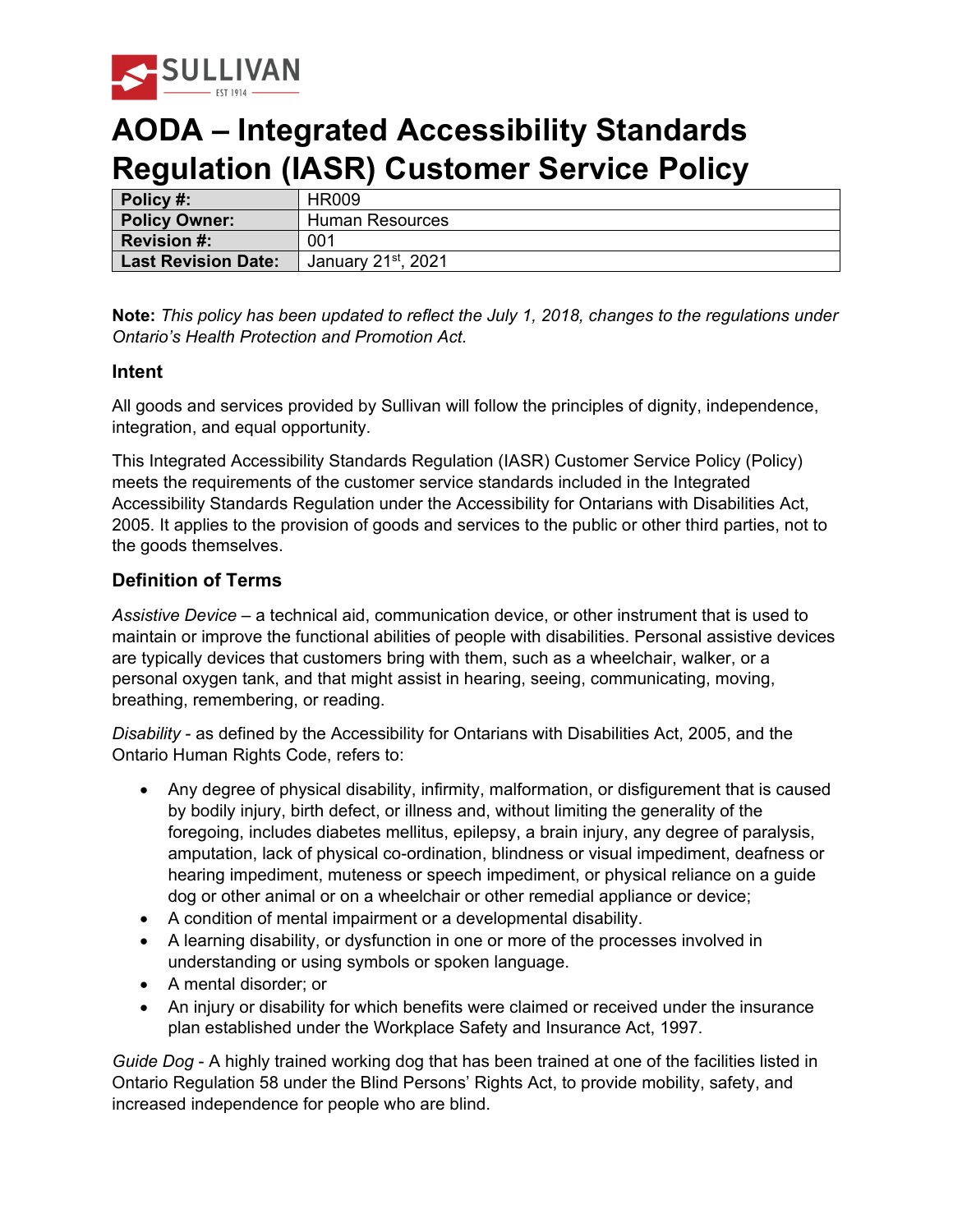

*Service Animal* – a service animal for a person with a disability if:

- 1. The animal can be readily identified as one that is being used by the person for reasons relating to the person's disability, as a result of visual indicators such as the vest or harness worn by the animal; or
- 2. The person provides documentation from a member of one of the following regulated health professional colleges confirming that the person requires the animal for reasons relating to the disability:
	- College of Audiologists and Speech-Language Pathologists of Ontario;
	- College of Chiropractors of Ontario;
	- College of Nurses of Ontario;
	- College of Occupational Therapists of Ontario;
	- College of Optometrists of Ontario;
	- College of Physicians and Surgeons of Ontario;
	- College of Physiotherapists of Ontario;
	- College of Psychologists of Ontario; or
	- College of Registered Psychotherapists and Registered Mental Health Therapists of Ontario.

*Support Person* - in relation to a person with a disability, another person who accompanies them in order to help with communication, mobility, personal care, medical needs, or access to goods and services.

## **Guidelines**

#### **1. The provision of goods and services to persons with disabilities**

Sullivan will make every reasonable effort to ensure that its policies, practices, and procedures are consistent with the principles of dignity, independence, integration, and equal opportunity by:

- Ensuring that all customers receive the same value and quality.
- Allowing customers with disabilities to do things in their own ways, at their own pace when accessing goods and services, as long as this does not present a health and safety risk.
- Using alternative methods when possible to ensure that customers with disabilities have access to the same services, in the same place and in a similar manner.
- Taking into account individual accommodation needs when providing goods and services; and
- Communicating in a manner that takes into account the customer's disability.

#### **2. The use of assistive devices**

a. Customer's own assistive devices

Persons with disabilities may use their own assistive devices as required when accessing goods or services provided by the company.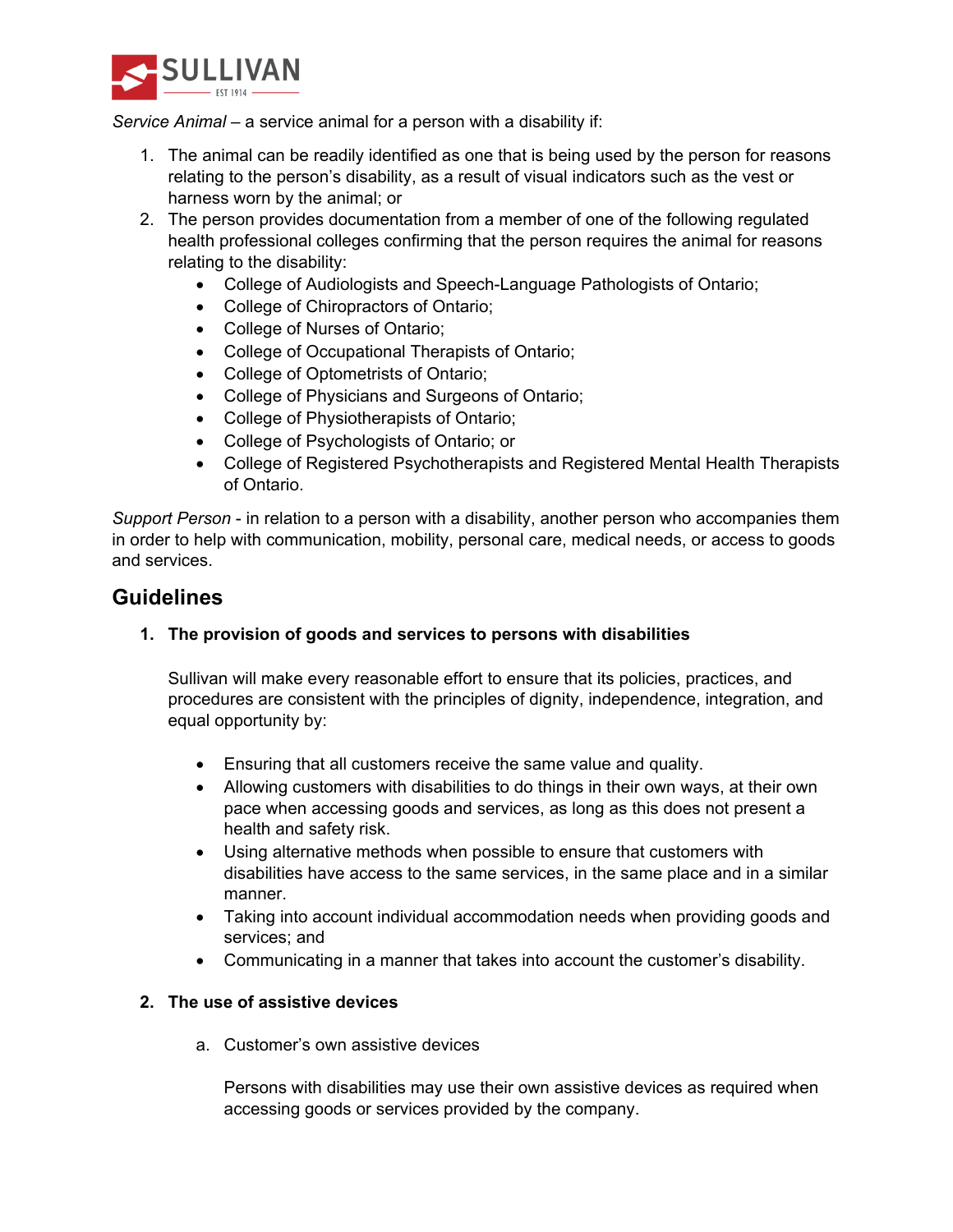

In cases where the assistive device presents a health and safety concern or where accessibility might be an issue, other reasonable measures will be used to ensure the access of goods and services, up to the point of undue hardship.

For example, open flames and oxygen tanks cannot be near one another. Therefore, the accommodation of a customer with an oxygen tank might involve ensuring the customer is in a location that would be considered safe for both the customer and business.

Alternatively, where elevators are not present and where a customer requires assistive devices for the purposes of mobility, service will be provided in a location that meets the needs of the customer.

#### **Guide Dogs and Service Animals**

A customer with a disability who is accompanied by a guide dog or service animal will be allowed access to premises that are open to the public unless otherwise excluded by law. "No pet" policies do not apply to guide dogs or service animals.

Staff may respectfully ask if an animal is a service animal and will not ask the nature of the person's disability or purpose of the animal.

1. Food Service Areas

A customer with a disability who is accompanied by guide dog or service animal will be allowed access to food service areas that are open to the public unless otherwise excluded by law.

Other types of service animals are only permitted into areas where food is served, sold, or offered for sale due to the Health Protection and Promotion Act, Ontario Regulation 493/17.

2. Exclusion Guidelines

If a customer's guide dog or service animal is excluded by law (see applicable laws below), Sullivan will offer alternative methods to enable the person with a disability to access goods and services, when possible. For example, the company might accommodate a customer's disability by securing the animal in a safe location and offering the assistance of an employee to facilitate the delivery of goods and services.

3. Applicable Laws

Food Safety and Quality Act, 2001, Ontario Regulation 31/05: Animals not intended for slaughter or to be euthanized are not allowed in any area or room of a meat plant. An exception is made for service dogs to allow them in those areas of a meat plant where food is served, sold, or offered for sale to customers and in those areas that do not contain animals or animal parts and are not used for the receiving, processing, packaging, labelling, shipping, handling, or storing of animals or parts of animals.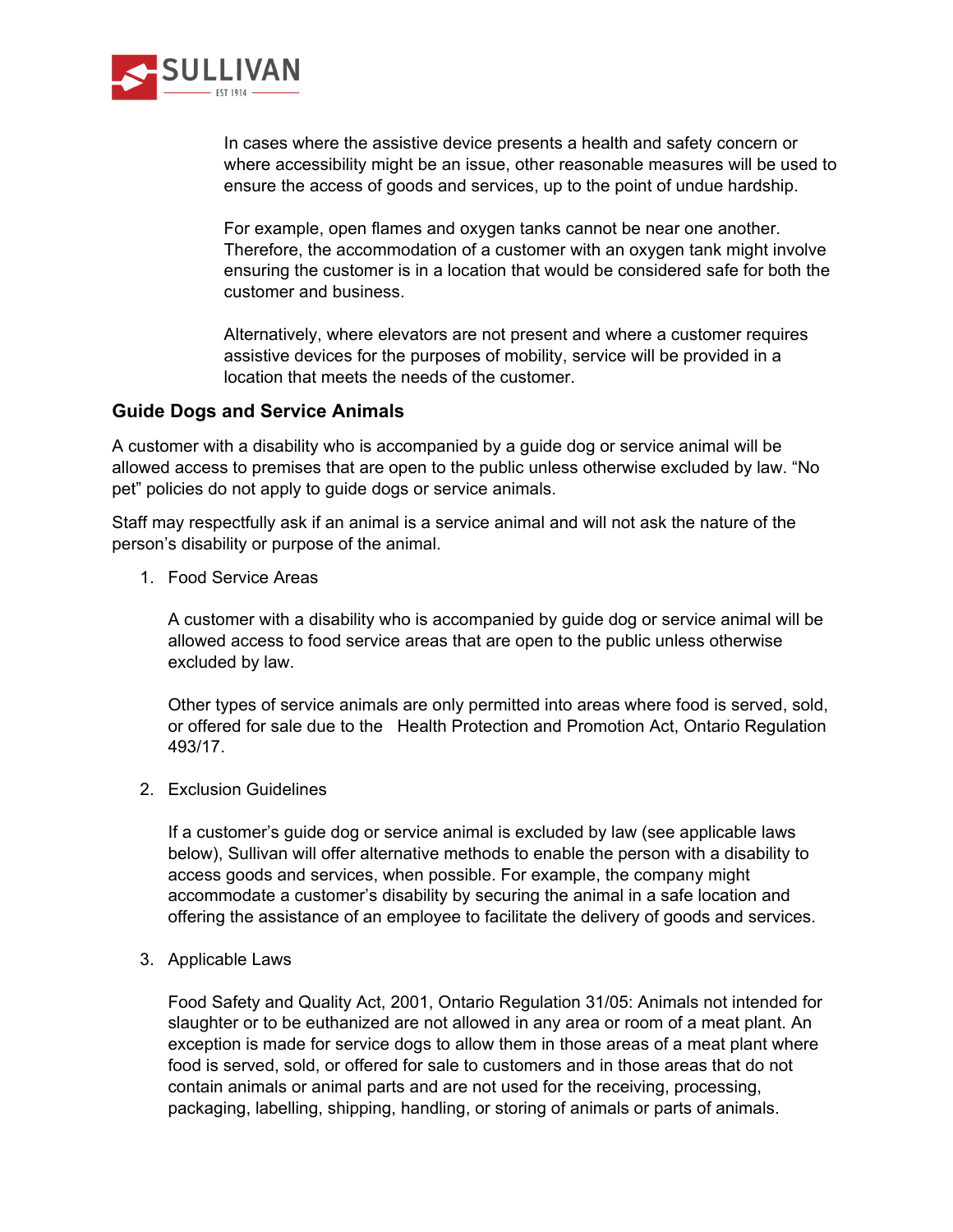

Dog Owners' Liability Act, 2005: If there is a conflict between a provision of this legislation or of a regulation under this or any other act relating to banned breeds (such as pit bulls) and a provision of a by-law passed by a municipality relating to these breeds, the provision that is more restrictive in relation to controls or bans on these breeds prevails. Staff will respectfully explain that the service animal must be removed from the public area due to a municipal by-law and make alternate arrangements or provide the service outside the public area.

4. Recognizing a Guide Dog or Service Animal

If it is not readily apparent that the animal is being used by the customer for reasons relating to their disability, Sullivan may request verification from the customer.

5. Care and Control of the Animal

The customer who is accompanied by a guide dog or service animal is responsible for maintaining care and control of the animal at all times.

6. Allergies and Other Health and Safety Concerns

If a health and safety concern presents itself, for example, in the form of a severe allergy to the animal, Sullivan will make all reasonable efforts to meet the needs of all individuals. Pursuant to the company's obligations under the *Human Rights Code* and the *Occupational Health and Safety Act*, each customer's accommodation needs will be considered on a case-by-case basis, up to the point of undue hardship.

Due diligence needs to be paid to address health and safety requirements. For example, if a person's health and safety could be seriously affected by the presence of a service animal on the premises open to the public, management must fully analyze all options for safely accommodating the service animal. Options could include creating distance between the two individuals to eliminate in-person contact, changing the time the two individuals receive service, or using air purifiers and other measures that could allow the person to use their service animal on the premises.

In very exceptional circumstances where a service animal becomes out of control, causing a clear disruption or a threat to the health and safety of others, and the animal's behaviour is not corrected by the owner, a person with a disability can be asked to remove their service animal from the premises.

As a courtesy, particularly if the person and service animal have been in attendance on the premises for a long time, staff may ask whether the animal requires water, may designate an area in which the service animal can relieve itself, or ask whether the staff can be of assistance pertaining to the service animal.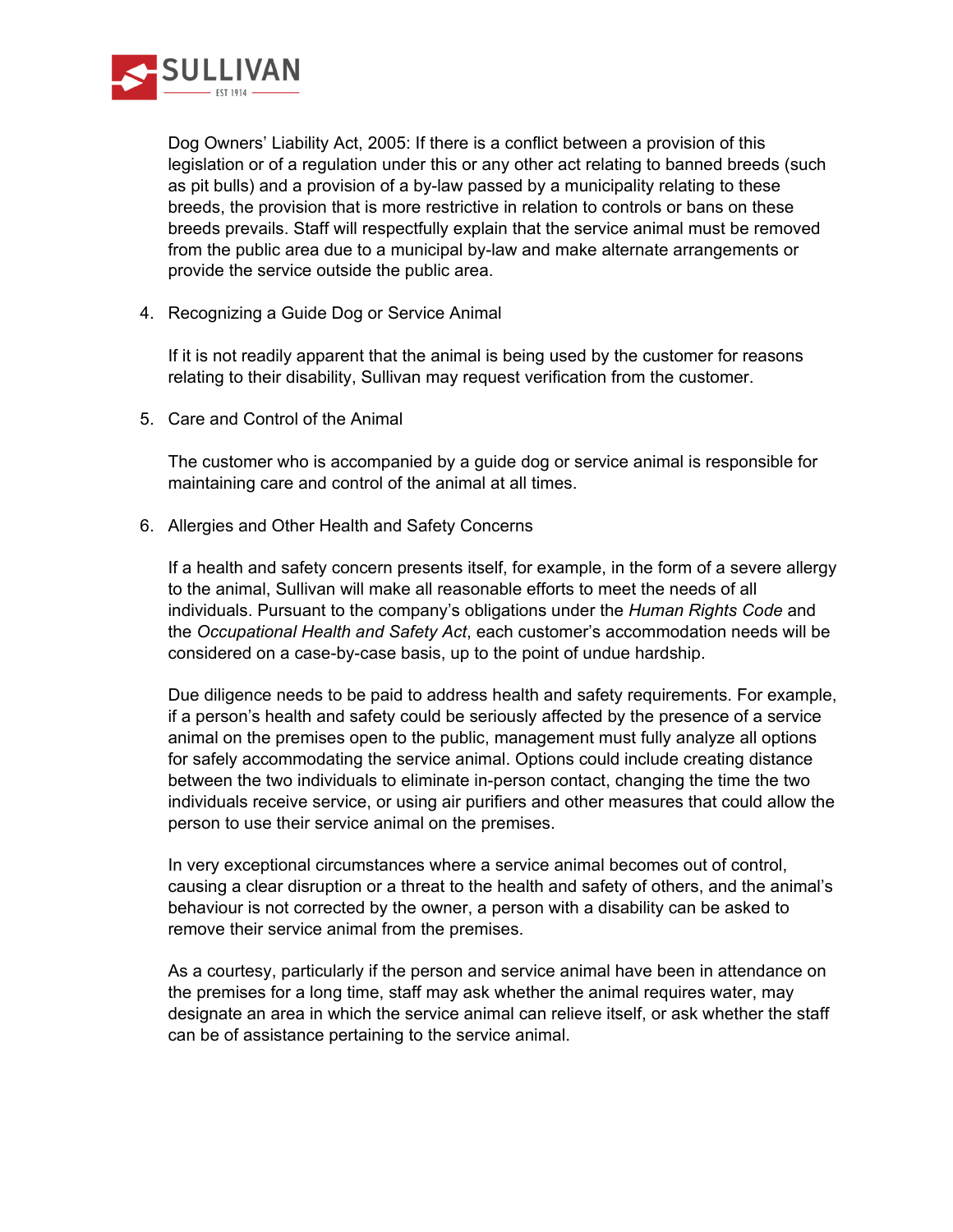

## **The Use of Support Persons**

If a customer with a disability is accompanied by a support person, Sullivan will ensure that both persons may enter the premises together and that the customer is not prevented from having access to the support person.

There may be times where seating and availability prevent the customer and support person from sitting beside each other. In these situations, the company will make every reasonable attempt to resolve the issue.

In situations where confidential information might be discussed, consent will be obtained from the customer before any potentially confidential information is mentioned.

1. Admission Fees

Where the company requires a support person to accompany a person with a disability, and where the person with a disability has agreed to the accompaniment, the company will not charge the support person any fees or fares.

### **Notices of Disruptions in Service**

Service disruptions may occur for reasons that may or may not be within the control or knowledge of Sullivan. In the event of any temporary disruptions to facilities or services that customers with disabilities rely on to access or use goods or services, reasonable efforts will be made to provide advance notice. In some circumstances, such as in the situation of unplanned temporary disruptions, advance notice may not be possible.

If a notification needs to be posted, the following information will be included unless it is not readily available or known:

- Goods or services that are disrupted or unavailable.
- Reason for the disruption.
- Anticipated duration.
- A description of alternative services or options.
- 1. Notification Options

When disruptions occur, Sullivan will provide notice by:

- Posting notices in conspicuous places, including at the point of disruption, at the main entrance, and the nearest accessible entrance to the service disruption, or on the company website.
- Contacting customers with appointments.
- Verbally notifying customers when they make a reservation or appointment; or
- By any other method that may be reasonable under the circumstances.

#### **Customer Feedback**

Sullivan shall provide customers with the opportunity to provide feedback on the service provided to customers with disabilities. Information about the feedback process will be readily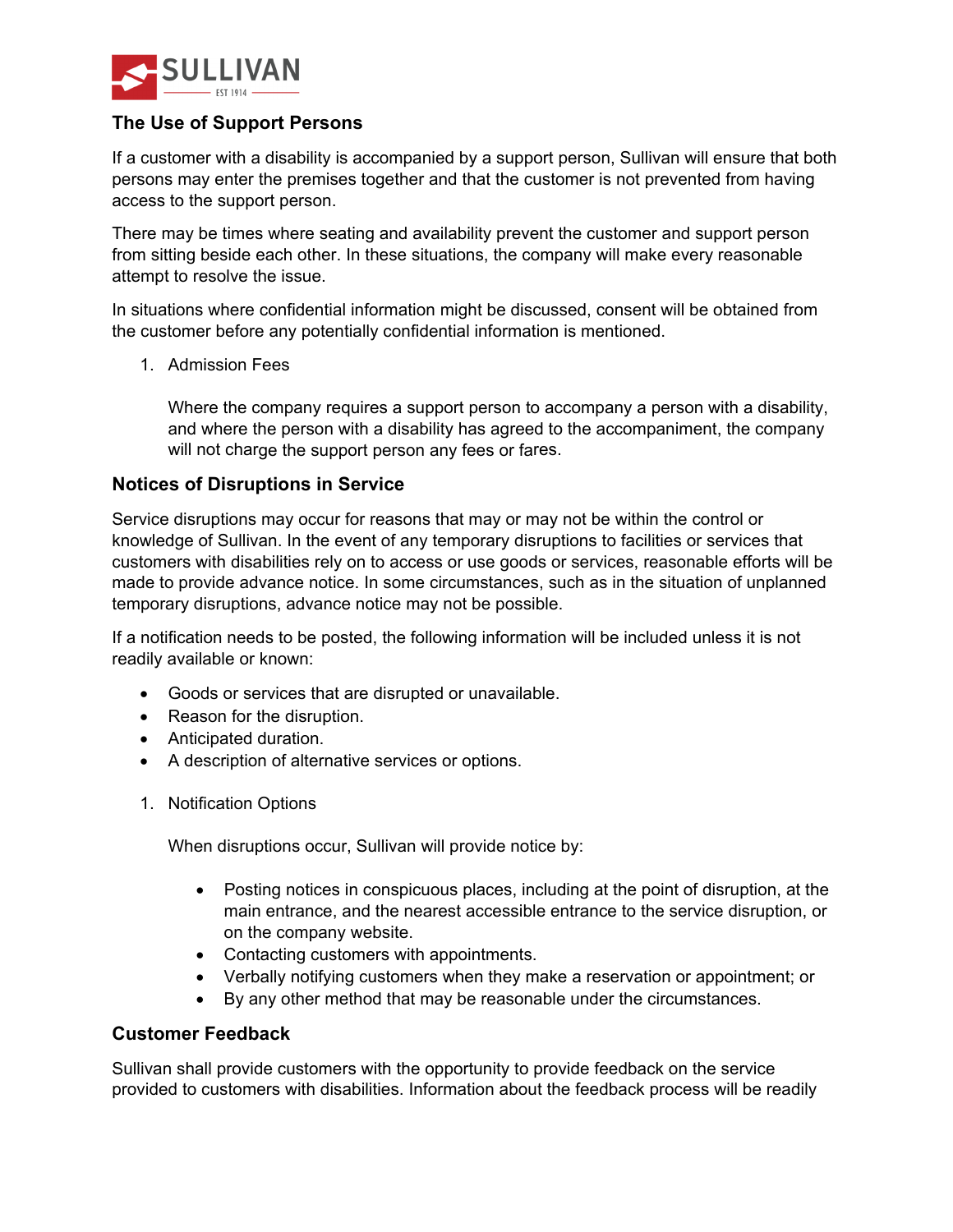

available to all customers and notice of the process will be made available by (insert how the process will be publicized). Feedback forms, along with alternate methods of providing feedback verbally (in person or by telephone) or written (handwritten, delivered, website, or e-mail), will be available upon request.

## **Submitting Feedback**

Customers can submit feedback to:

Glenda Boldt Director, Human Resources 613-809-6674 gboldt@sullivan.ca 236 Madawaska Blvd., Suite 100 Arnprior, ON K7S 0A3

Customers who provide formal feedback will receive acknowledgement of their feedback, along with any resulting actions based on concerns or complaints that were submitted.

## **Training**

Training will be provided to:

- Every employee of or a volunteer with Sullivan.
- Every person who participates in developing the policies of Sullivan.
- Every other person who provides goods, services, or facilities on behalf of Sullivan.
- 1. Training Provisions

Regardless of the format, training will cover the following:

- A review of the purpose of the *Accessibility for Ontarians with Disabilities Act, 2005*.
- A review of the requirements of the customer service standards.
- Instructions on how to interact and communicate with people with various types of disabilities.
- Instructions on how to interact with people with disabilities who:
- Use assistive devices.
- Require the assistance of a guide dog or other service animal; or
- Require the use of a support person (including the handling of admission fees);
- Instructions on how to use equipment or devices that are available at our premises or that we provide that may help people with disabilities.
- Instructions on what to do if a person with a disability is having difficulty accessing our services; and
- Policies, procedures, and practices of the company pertaining to providing accessible customer service to customers with disabilities.
- 2. Training Schedule